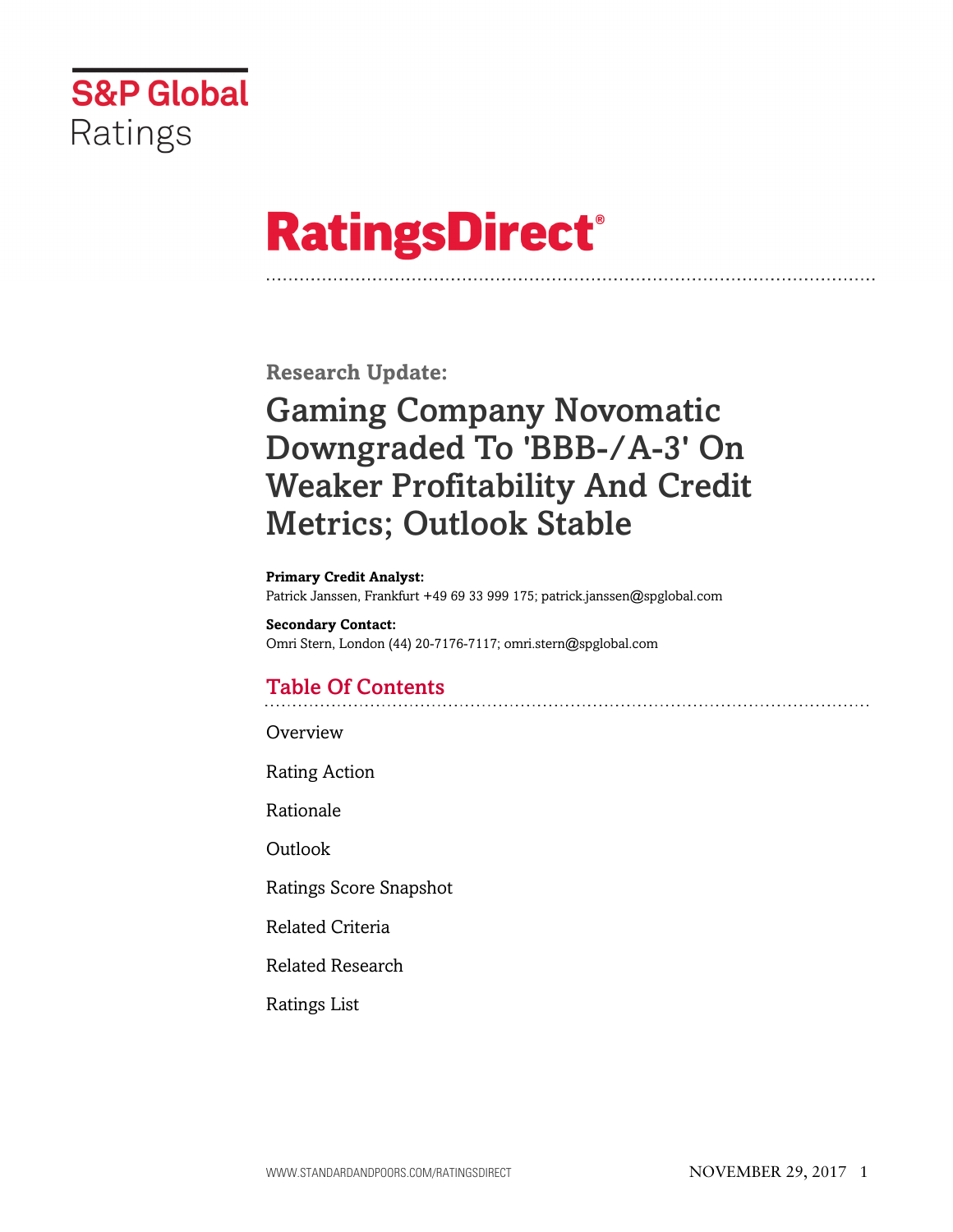**Research Update:**

# Gaming Company Novomatic Downgraded To 'BBB-/A-3' On Weaker Profitability And Credit Metrics; Outlook Stable

## <span id="page-1-0"></span>**Overview**

- Austria-based gaming company Novomatic reported lower earnings and margins in first-half 2017, due to increased regulatory compliance and acquisition-related costs, and despite strong acquisition-driven sales growth.
- We have revised down our base-case metrics for Novomatic over 2017-2018 to reflect lower margins and temporarily higher capital expenditures.
- We are therefore lowering our ratings on Novomatic AG to 'BBB-/A-3' from 'BBB/A-2'.
- The stable outlook reflects our expectation that capex will decrease substantially from 2019, as well as increasing clarity on the impact of regulatory changes in Germany.

# <span id="page-1-1"></span>Rating Action

On Nov. 29, 2017, S&P Global Ratings lowered its long- and short-term corporate credit ratings on Austria-based gaming company Novomatic AG to 'BBB-/A-3' from 'BBB/A-2'. The outlook is stable.

At the same time, we lowered our rating on Novomatic's outstanding senior unsecured notes to 'BBB-' from 'BBB'.

# <span id="page-1-2"></span>Rationale

The downgrade reflects Novomatic's weaker earnings and profitability reported in first-half 2017, resulting in our forecast of an S&P Global Ratings-adjusted EBITDA margin of slightly below 25% in 2017 and 2018, compared with 25%-30% in our previous base case. This is the consequence of high integration costs from recently acquired businesses in Germany, Poland, Italy, and Spain; costs related to regulatory compliance in core markets such as Germany, where Novomatic generates about 29% of revenues; and the increasing gaming tax in Italy. In addition, the German Gaming Ordinance requires all gaming machines to be equipped with personalized player card logins by end-2018, affecting a significant number of gaming machines, mainly rented to operators in Germany. This will result in elevated capital expenditures (capex) to defend Novomatic's leading market position and technological leadership, which will burden cash flows in 2017 and 2018. As a consequence, we now expect S&P Global Ratings-weighted average adjusted free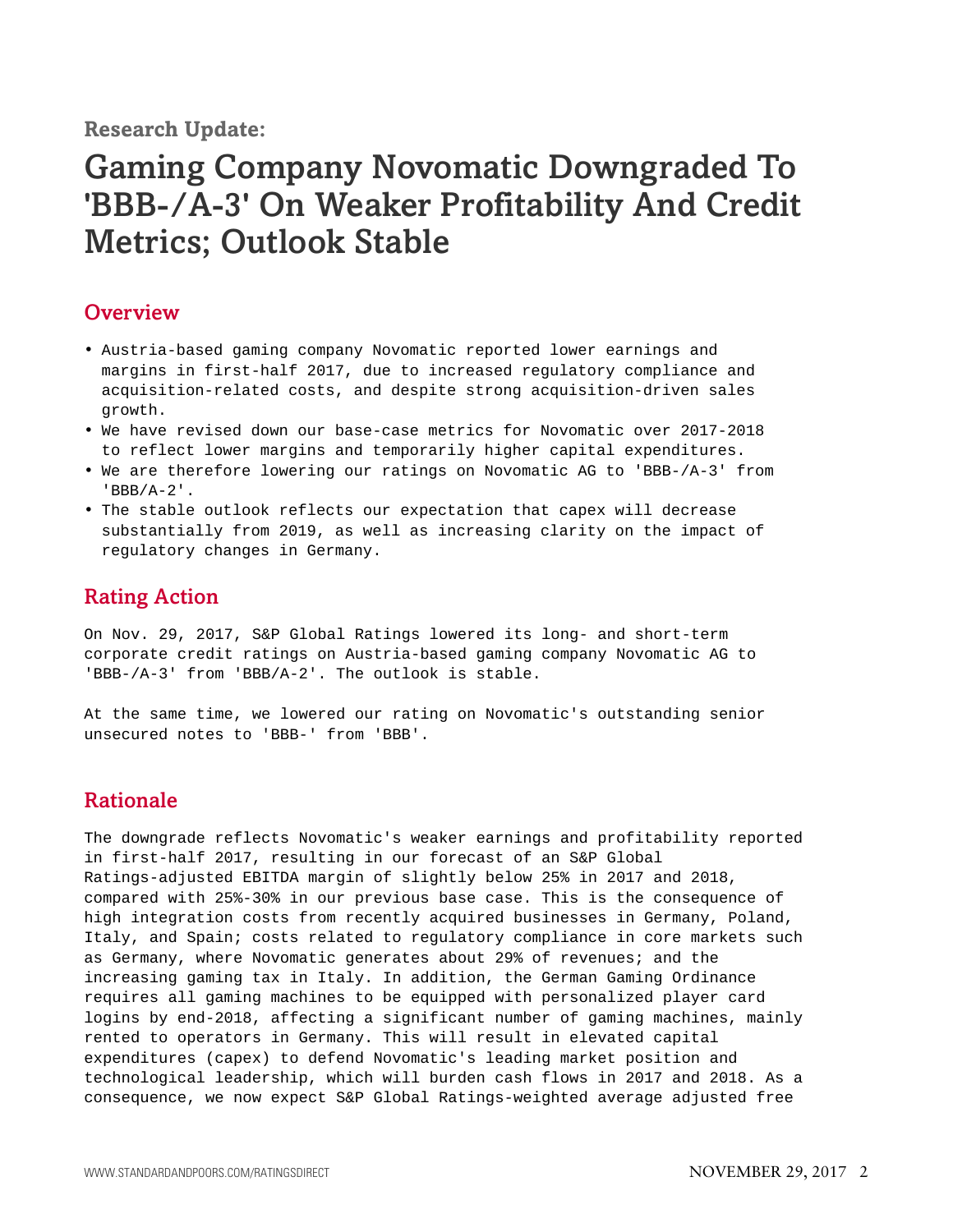*Research Update: Gaming Company Novomatic Downgraded To 'BBB-/A-3' On Weaker Profitability And Credit Metrics; Outlook Stable*

operating cash flow to debt to be only 8%-9%, compared with 15%-16% in our previous base case. However, we acknowledge the temporary nature of the high capex investments and we anticipate that cash flow metrics will be in line with our current financial risk assessment from 2019.

We also view the company's acquisition strategy as risky during this period of low cash flows and regulatory challenges. Additional pressure on profitability could arise in 2018, given possible integration costs resulting from the planned acquisition of the Australian gaming technology provider, Ainsworth.

On a positive note, we acknowledge more clarity and positive development on regulatory changes relating mainly to the application of the Interstate Treaty on Games of Chance, passed by the German Government in 2012 aimed to meaningfully reduce the overall number of gaming arcades in a distinct area and the number of machines per arcade starting in July 2017. In our view, municipalities permit numerous exceptions in application of the law, reducing the actual number of Novomatic's gaming machines rented to operators by only around 10%-15% over the period to end-2018, which is in line with our previous base case. We also expect this to be partly offset by an increase in utilization of the remaining gaming machines in the German market and by Novomatic's ability to relocate spare gaming machines from Germany to its operations in other jurisdictions.

Despite regulatory risks, we still see Novomatic's business risk profile as supported by its strong market position in European countries as a gaming technology provider with leading brands and products. In its respective market segment, Novomatic holds No. 1 positions in Austria and Germany and ranks among the top three in the U.K., Spain, and Italy. The acquisition of Ainsworth further diversifies the group, with operations in North America and Australia. Each of these regions could represent about 5% of total group revenues starting in 2018.

Our assessment of the company's financial risk profile reflects weakened credit metrics after several acquisitions, with adjusted debt to EBITDA increasing to about 2.5x in the near term. Our base case for Novomatic has been further affected by its high planned capex investments and lower EBITDA from existing business due to regulatory requirements and integration costs. We expect Novomatic's reported EBITDA from existing businesses to decrease to about €570 million in 2018, from about €590 million in 2017. However, after accounting for planned acquisitions and other adjustments (mainly operating leases and income from disposed businesses), we estimate S&P Global Ratings-adjusted EBITDA of about €660 million-€680 million and an S&P Global Ratings-adjusted EBITDA margin of 24%-25% over the next two years.

The high reported cash on the balance sheet of about €880 million on Dec. 31, 2016, following the €500 million bond issue in late 2016, is likely to decrease over 2017-2018, resulting in weaker credit metrics in line with our financial risk profile. S&P Global Ratings-adjusted three-year weighted average funds from operations (FFO)-to-debt ratio will weaken to about 31%-34% in 2017-2019. After accounting for higher capex than we previously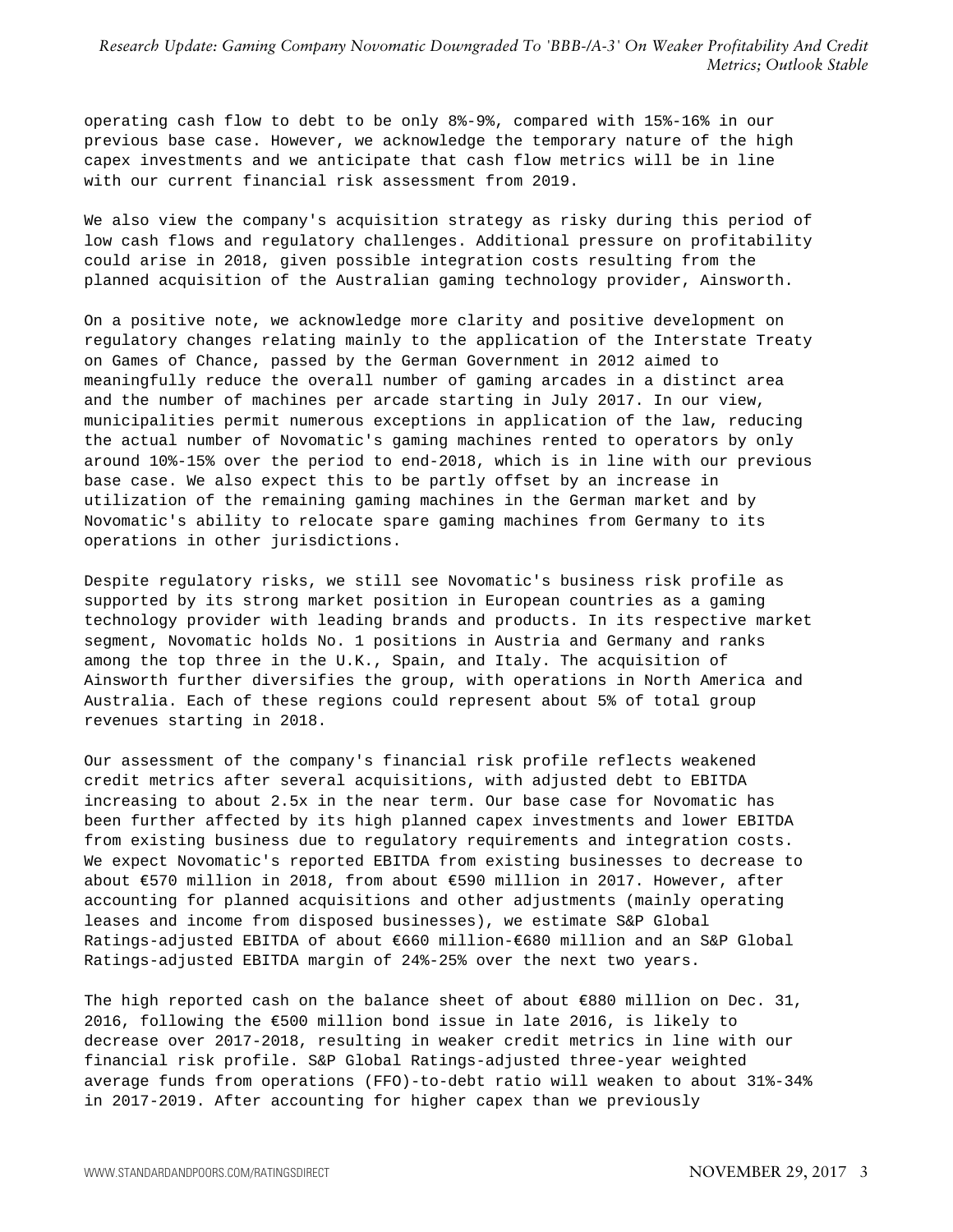anticipated, we see our adjusted weighted average of free operating cash flow (FOCF) to debt declining to about 8%-9% over 2017-2019, compared with our previous forecast of 15%-16%, and temporarily below what we see as in line with the rating.

In our base case, we assume:

- Real GDP in the eurozone growing by 2.2% in 2017 and 1.8% in 2018, with consumer price index inflation at around 1.5% per year.
- Growth of the gaming industry moderately above GDP, since markets are not fully saturated. However, regulatory changes, such as those made in Germany in 2017, will result in temporarily negative growth in some regions.
- Novomatic's revenues will increase materially above the industry average, by around 9% in 2017 and 2018, mainly thanks to acquisitions, which account for 5% of sales growth in 2017 and about 8%-9% in 2018.
- A decrease in the total number of Novomatic's rented-out gaming machines of about 10%-15% over 2017-2018, partly offset by price increases for the remaining machines in the German market.
- Revenues from operations in the remaining segments will grow in line with the industry average, at about 2%-3%.
- An S&P Global Ratings-adjusted EBITDA margin of 24.5% in 2017 and 2018, affected by regulatory compliance-related costs and integration costs from acquisitions.
- Acquisitions of €140 million-€180 million in 2017, around €380 million-€420 million in 2018, and €200 million annually thereafter.
- Capex of €400 million-€450 million per year in 2017-2018, driven by required investments to comply with new regulations and about €300 million per year thereafter.
- Dividends of €50 million-€60 million annually in 2017 and 2018, increasing to €80 million from 2019.

Based on these assumptions, we arrive at the following S&P Global Ratings-adjusted credit measures for 2017-2019:

- Adjusted debt to EBITDA of just above 2.0x in 2017 and 2.4x-2.5x in 2018 and 2019 (1.8x in 2016).
- Adjusted FFO to debt of about 35%-37% in 2017 and just above 30% in 2018 and 2019 (44% in 2016).
- Adjusted FOCF to debt of 2%-8% in 2017 and 2018, and 14%-16% in 2019 (1.9% in 2016).

#### Liquidity

We view Novomatic's liquidity as strong. We estimate that the group's liquidity sources will likely cover liquidity needs by about 1.6x over the next 12 months. Although the existence of the group's significant on-balance-sheet cash, availability of credit lines, and its sound cash flow are supportive, our view is constrained by significant planned capex and the event risk of cash outflows related to additional mergers or acquisitions. We also see Novomatic as having well-established and solid relationships with banks, as well as a generally high standing in credit markets.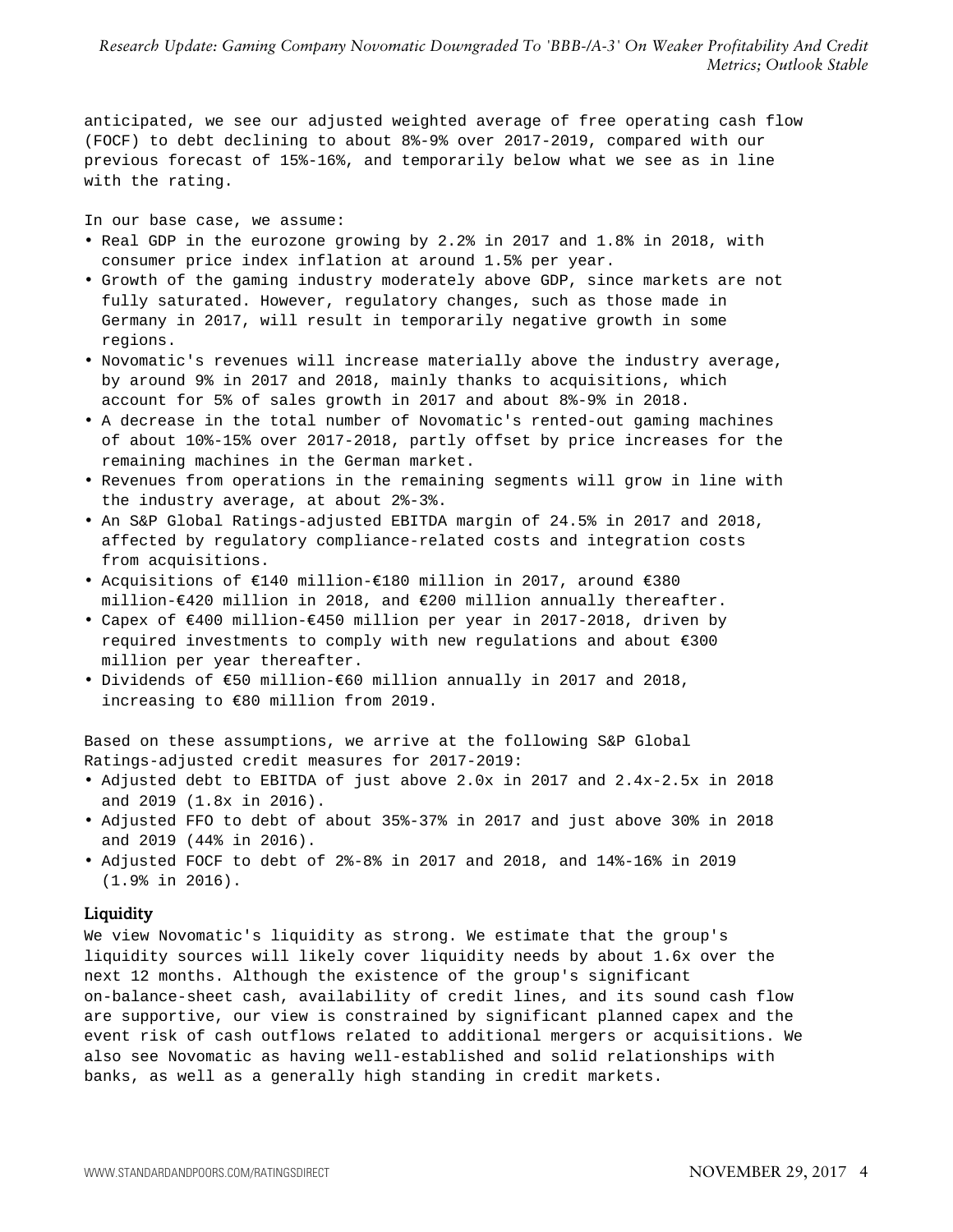Principal liquidity sources for the 12 months started June 30, 2017, include:

- About €535 million in cash and equivalents, less cash trapped in gaming machines;
- Undrawn revolving credit facilities of around €1 billion; and
- FFO of about €480 million-€500 million.

Principal liquidity uses for the same period, include:

- Short-term debt and maturing long-term debt of about €220 million;
- Changes in working capital and intra-year working capital swings of €100 million;
- Capex of around €400 million-€450 million;
- Acquisitions of €380 million-€420 million; and
- Dividends of €50 million-€60 million.

Under our base case, we estimate headroom under the net-debt-to-EBITDA covenant and the equity-ratio covenant at around 50% for the next 12 months.

### <span id="page-4-0"></span>**Outlook**

Our stable outlook reflects increasing clarity on the impact from regulatory changes on Novomatic's business, but also weakened credit metrics and profitability after debt-financed acquisitions in 2017-2018. Although we expect depressed FOCF to debt of below 10% in 2017 and 2018, we think the ratio will approach 15% from 2019, because of lower investments relating to compliance with German regulatory requirements after 2018.

#### Downside scenario

We could lower the ratings if operating costs to comply with new regulations in different countries and further acquisition costs lower Novomatic's EBITDA more than we currently assume or if Novomatic makes elevated capex investments after 2018. Additional debt-financed acquisitions, leading to material weakening of credit metrics, could also weigh negatively on the rating. Specifically, we would consider a downgrade if S&P Global Ratings-adjusted FFO to debt falls materially below 30% in the next two years, or if FOCF to debt remains below 15% in 2019.

#### Upside scenario

We could raise the ratings if Novomatic adapts swiftly to the changing regulatory environment and smoothly integrates announced acquisitions, while EBITDA margins increase well above 25%, thus supporting a stronger assessment of the business. This could be the case, for example, if Novomatic is able to retain more gaming machines in Germany after the application of the new regulation, if capacity utilization in the remaining machines in Germany increases more than we anticipate, or if the group generates higher synergies from acquisitions. We could also raise the ratings if FFO to debt reaches 45% and FOCF to debt recovers to 25% over the next two years.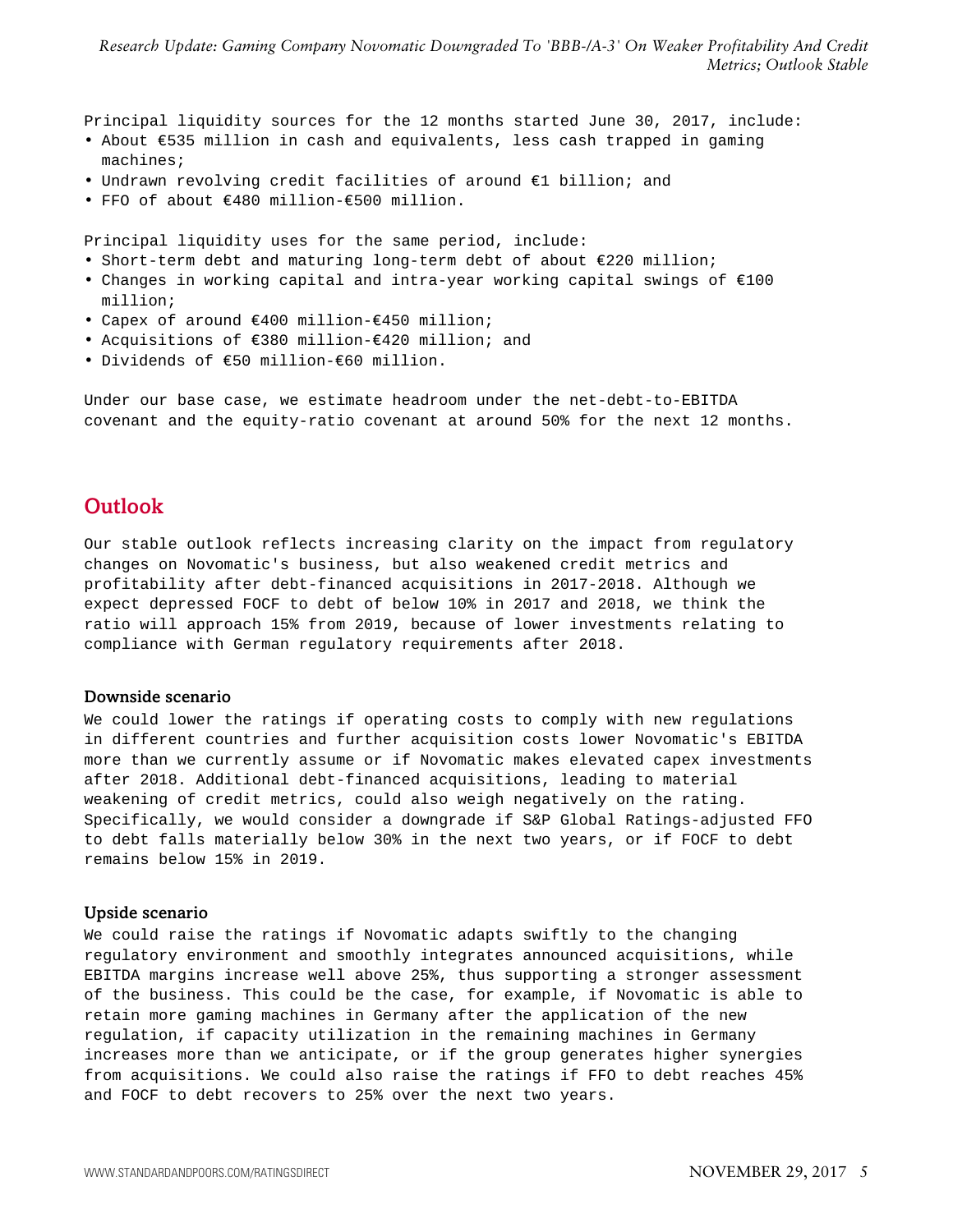*Research Update: Gaming Company Novomatic Downgraded To 'BBB-/A-3' On Weaker Profitability And Credit Metrics; Outlook Stable*

# <span id="page-5-0"></span>Ratings Score Snapshot

Corporate Credit Rating: BBB-/Stable/A-3

Business risk: Satisfactory

- Country risk: Low
- Industry risk: Intermediate
- Competitive position: Satisfactory

Financial risk: Intermediate

• Cash flow/Leverage: Intermediate

Anchor: bbb-

Modifiers

- Diversification/Portfolio effect: Neutral/Undiversified (No impact)
- Capital structure: Neutral (No impact)
- Liquidity: Strong (No impact)
- Financial policy: Neutral (No impact)
- Management and governance: Satisfactory (No impact)
- <span id="page-5-1"></span>• Comparable rating analysis: Neutral (No impact)

# Related Criteria

- Criteria Corporates General: Reflecting Subordination Risk In Corporate Issue Ratings, Sept. 21, 2017
- General Criteria: Methodology For Linking Long-Term And Short-Term Ratings , April 7, 2017
- Criteria Corporates General: Methodology And Assumptions: Liquidity Descriptors For Global Corporate Issuers, Dec. 16, 2014
- Criteria Corporates Industrials: Key Credit Factors For The Leisure And Sports Industry, March 5, 2014
- General Criteria: Group Rating Methodology, Nov. 19, 2013
- Criteria Corporates General: Corporate Methodology: Ratios And Adjustments, Nov. 19, 2013
- Criteria Corporates General: Corporate Methodology, Nov. 19, 2013
- General Criteria: Country Risk Assessment Methodology And Assumptions, Nov. 19, 2013
- General Criteria: Methodology: Industry Risk, Nov. 19, 2013
- General Criteria: Methodology: Management And Governance Credit Factors For Corporate Entities And Insurers, Nov. 13, 2012
- <span id="page-5-2"></span>• General Criteria: Use Of CreditWatch And Outlooks, Sept. 14, 2009

## Related Research

- Industry Top Trends 2018: Hotels, Gaming and Leisure, Nov. 14, 2017
- Online Demand Will Help European Gaming Companies Offset Increased Taxes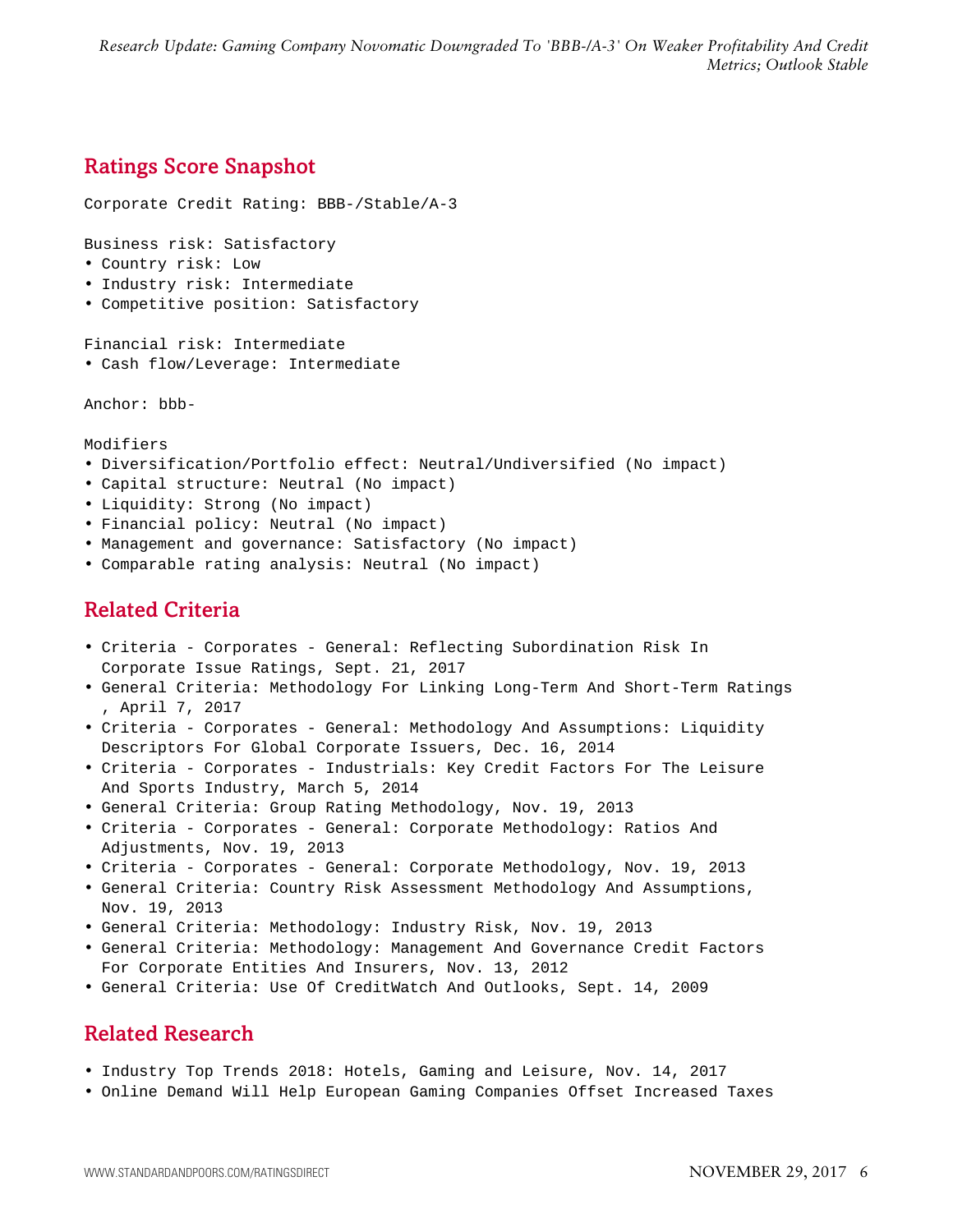<span id="page-6-0"></span>And Regulations, Sept. 6, 2017

# Ratings List

Downgraded

|                         | To              | From             |
|-------------------------|-----------------|------------------|
| Novomatic AG            |                 |                  |
| Corporate Credit Rating | BBB-/Stable/A-3 | BBB/Negative/A-2 |
| Senior Unsecured        | $BBB -$         | <b>BBB</b>       |

#### **Additional Contact:**

Industrial Ratings Europe; Corporate\_Admin\_London@spglobal.com

Certain terms used in this report, particularly certain adjectives used to express our view on rating relevant factors, have specific meanings ascribed to them in our criteria, and should therefore be read in conjunction with such criteria. Please see Ratings Criteria at www.standardandpoors.com for further information. Complete ratings information is available to subscribers of RatingsDirect at www.capitaliq.com. All ratings affected by this rating action can be found on the S&P Global Ratings' public website at www.standardandpoors.com. Use the Ratings search box located in the left column. Alternatively, call one of the following S&P Global Ratings numbers: Client Support Europe (44) 20-7176-7176; London Press Office (44) 20-7176-3605; Paris (33) 1-4420-6708; Frankfurt (49) 69-33-999-225; Stockholm (46) 8-440-5914; or Moscow 7 (495) 783-4009.